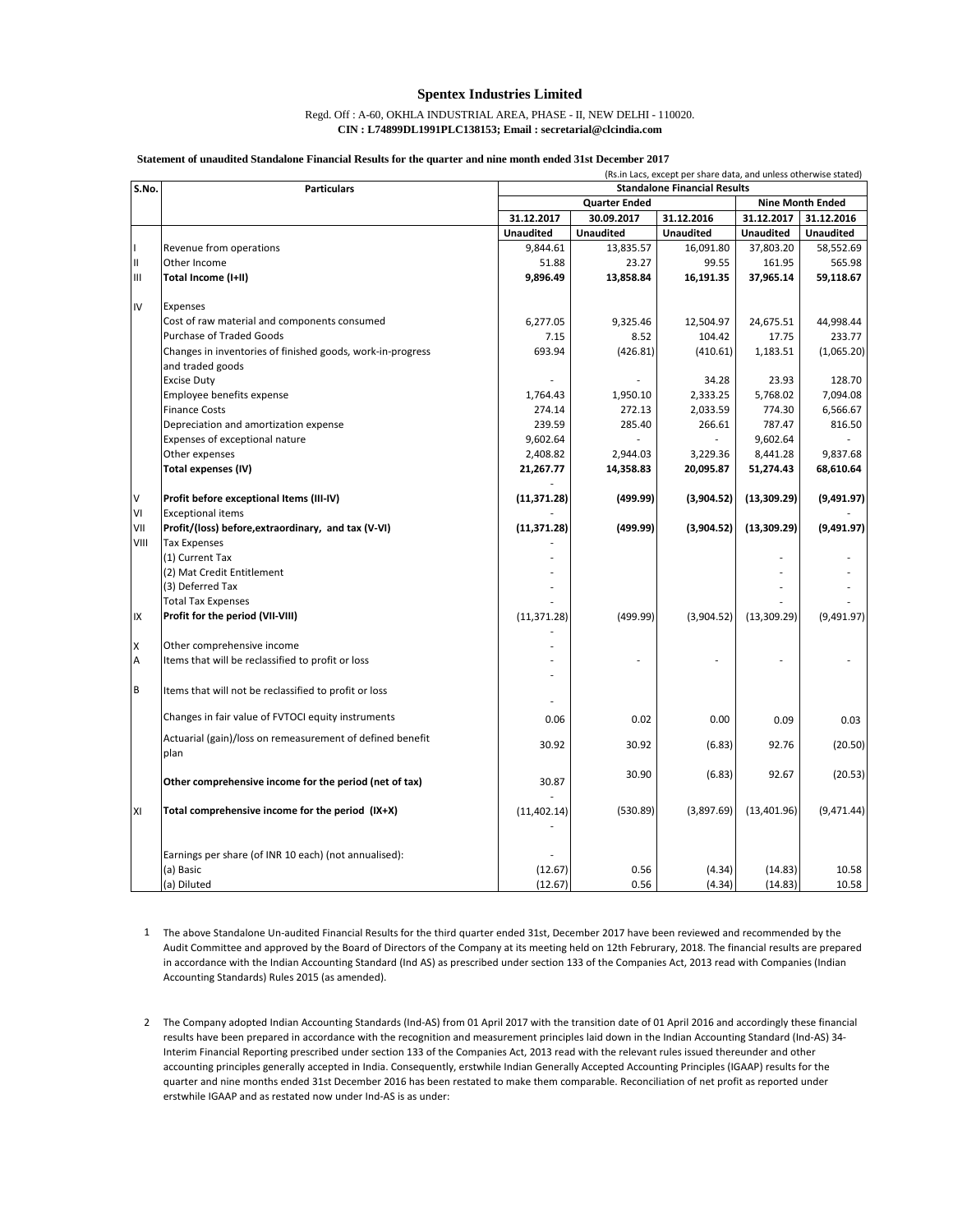| <b>Particulars</b>                                      | Nine Month ended 31-12-2016 | Quarter ended 31-12-2016 |  |  |
|---------------------------------------------------------|-----------------------------|--------------------------|--|--|
| Net Profit as per previous GAPP                         | (9,499.49)                  | (3,921.53)               |  |  |
| Ind-As adjustments: Add/ (less)                         |                             |                          |  |  |
| Change in Fair Value of Equity Investment (FVTOCI)      | 0.03                        | 0.00                     |  |  |
| Acturial (gain)/loss on employees defined benefits plan | (20.50)                     | (6.83)                   |  |  |
| Provision for impairments of trade receivables based on | (28.02)                     | (23.84)                  |  |  |
| <b>ECL Model</b>                                        |                             |                          |  |  |
| Net Profit as per Ind-AS                                | (9,491.97)                  | (3,904.52)               |  |  |
| Other comprehensive income net of income tax            | (20.53)                     | (6.83)                   |  |  |
| Total comprehensive income as reported under Ind-AS     | (9,471.44)                  | (3,897.69)               |  |  |

- 3 Results for the quarter ended 31st December, 2017 has been subjected to limited review by the Statutory Auditors. The Ind- AS compliant corresponding figures of quarter ended 31st December, 2016 have not been subjected to limited review or audit by the Statutory Auditors. The Company has exercised necessary due diligence to ensure that such financial results provide a true and fair view of its affairs.
- 4 The format for the unaudited quarterly results as prescribed in SEBI's Circular No. CIR/CFD/CMD/15/2015 dated 30th November 2015 has been modified to comply with the requirements of SEBI's Circular No. CIR/CFD/FAC/62/2016 dated 5th July, 2016, Ind AS and Schedule III to the Companies Act, 2013 applicable to the Company that is required to comply with Ind-AS.
- 5 In accordance with Ind AS 108 "Operating Segment" on Segment Reporting notified under the Companies (Accounting Statndards) Rules, 2006 (as amended) in accordance with section 133 of the Comapanies Act, 2013, read with relevant rules issued thereunder, for standalone financials, the Company is in the business of Manufacture of Yarn and there is only single segment

## **Entitywise disclosure**

|                                       | <b>Domestic</b> | Overseas  | Total     |
|---------------------------------------|-----------------|-----------|-----------|
| <b>Revennue from operations</b>       |                 |           |           |
| Quarter ended on 31st December, 2017  | 6,013.00        | 3.832.00  | 9,845.00  |
| Quarter ended on 30 September, 2017   | 10.440.00       | 3.396.00  | 13,836.00 |
| Quarter ended on 31st December, 2016  | 9.923.81        | 6.133.71  | 16,057.52 |
| Nine Months ended 31st December, 2017 | 25.608.60       | 12.194.60 | 37,803.20 |
| Nine Months ended 31st December, 2016 | 36.107.00       | 22.317.00 | 58.424.00 |

- 6 Previous period figures have been regrouped / rearranged wherever necessary, to make them comparable.
- 7 The re-measurement cost of net defined benefit liability arising primarily due to change in actuarial assumptions has been recognized in Other Comprehensive Income (OCI) under Ind AS instead of Statement of Profit and Loss under previous GAAP. The Company has valued certain equity instruments at fair value (other than investment in subsidiaries). The impact of the change in fair value as on the date of transition (i.e. April, 2016) is recognised in opening equity and changes thereafter are recognised in Other Comprehensive Income.
- 8 Expenses of exceptional nature comprise of provision for diminution in the value of investment in the subsidiary Amit Spinning Industries Limited (ASIL) Rs. 2044.70 lacs and write off of Rs. 7561.10 lakhs recoverable from the subsidiary ASIL. The same has been so accounted for keeping in view the ongoing proceedings of Amit Spinning Industries Limited ( ASIL) in National Company Law Tribunal (NCLT) under the Insolvency and Bankrupcy Code (IBC),2016. The company ASIL has filed its petition before NCLT and Resolution professional has been appointed as per IBC,2016 .
- 9 As on March 31, 2012, the accumulated losses of the Company had exceeded its net worth. The Quarterly results of the company has been prepared on going concern basis as the management believe that the accumulated losses would be wipped off and the profitability improved and the networth will turn positive.
- 10 Advance balances aggregating to Rs. 369.00 lakhs are due from certain parties where payments are not forthcoming. The company is making appropriate concerted efforts including negotiations with these parties to recover the same and expect to reduce the outstanding dues significantly. The management is of the view that ultimately there would be no losses against these outstanding balances and hence no provision is considered necessary at this stage.
- 11 The Company has not allotted shares against amount of Rs. 1,109.50 lakhs which was brought in by the promoters in more than one installments under restructuring scheme approved by the bankers of the company. Due to pending necessary approvals and directions for allotment of shares, the Company has not complied with the provisions of Section 42 of the Companies Act, 2013 .
- 12 The Company's accounts had become Non performing assets (NPA) with majority of the banks and due to this reason, the majority of lenders stopped charging interest from the company on their ouststanding debts amount from the dates on which their accounts become NPA. In view of the above, the company has not charged to statement of profit and loss account interest expenses of Rs. 1,358.93 lakhs and related penal interest and other charges for the quarter, if any, in respect of delay in repayment of borrowings from the banks. Further, Liability for interest expenses of Rs. 12,311.59 lakhs till 30th September, 2017 has not been accounted for.